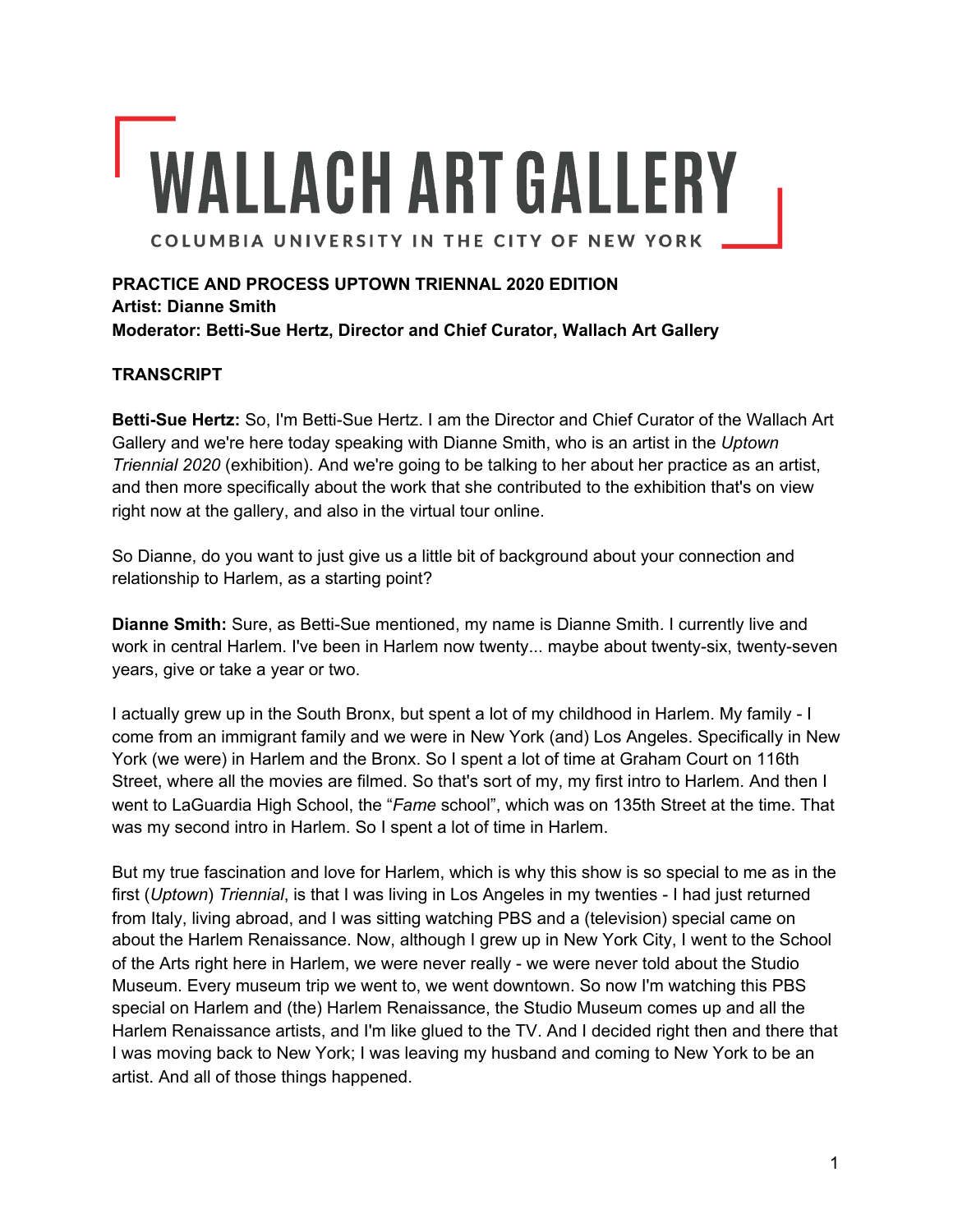So that's what brought me back to New York - to actually move to New York, move specifically to Harlem to be an artist, and sort of live off of the synergy of the historical context of the Harlem Renaissance. That's actually how I got here.

**Betti-Sue Hertz:** Well that's incredibly significant for us, for this show. And so, what about the Harlem Renaissance did you find so intriguing, beyond the sort of place, the space, where so many of these cultural and artistic activities took place in the 1920s and 1930s?

**Dianne Smith:** I think, I mean, first and foremost, like I said, watching that PBS special, it was one of the first times that I had gotten a breadth of information regarding artists and creators/makers that look like me. So that was already pretty powerful and intriguing. And it took until my twenties for that to happen. So there was that. It was the creativity, the boldness, the freedom of expression; although I didn't know it then, the speaking to issues and concerns of the African diaspora. It was all of those things.

And as I continue to grow and evolve as a woman, as an artist, and as a Black woman, as an Afro-Caribbean woman, I really began to understand how those - that moment was pivotal to my growth and development in the now. And knowing that those men and women existed as creators and makers at that time was really important to help give me a foundation. Because all of my years of art history, all my years of study, there was never anyone that looked like me. There just wasn't. I mean, I think that has shifted a bit now but it - I still have my (Gardner's) *Art Through the Ages* book from high school, my art history book, and there was nothing reflective of me that I could kind of look to for inspiration, or for understanding "voice" as an artist. I was creating work through the lens of a Eurocentric paradigm, not a lens of my own per se in terms of what fine art is. So that's why the Harlem Renaissance - learning about that era was extremely important.

**Betti-Sue Hertz:** And what do you think carries through? So, you know, we're - we couple the *(Uptown) Triennial*, which happens every three years, with the centennial of the Harlem Renaissance this time. But what do you think has been carried through, you know, the Harlem Renaissance years, the World War II, the post-war years, and very importantly, of course, the Civil Rights Movement? And then earlier even, other kinds of things like the divestment from South Africa during the apartheid movement. What do you think kind of carries through to sort of the way you live now, and the way life is now in Harlem, or for African American and Black artists in New York City area, for example?

**Dianne Smith:** Well, that's a big question, let me see if I can (answer it)... but I love it! But I love it! So two things, you know, as you were formulating the question, two things came to mind. For one, one of my favorite quotes is by Nina Simone, where she says something to the effect: "It's the artist's duty to reflect the times". And I think each of those moments that you described, it is the artist's voice that helps to sort of cement a movement, if you will, or get messaging out. And even thinking about this time that we're living in, in terms of the Black Lives Matter Movement and how artists as makers and creators are talking about issues, and I think we've always - I think artists have always done that. I mean, when I think about the way Langston Hughes wrote,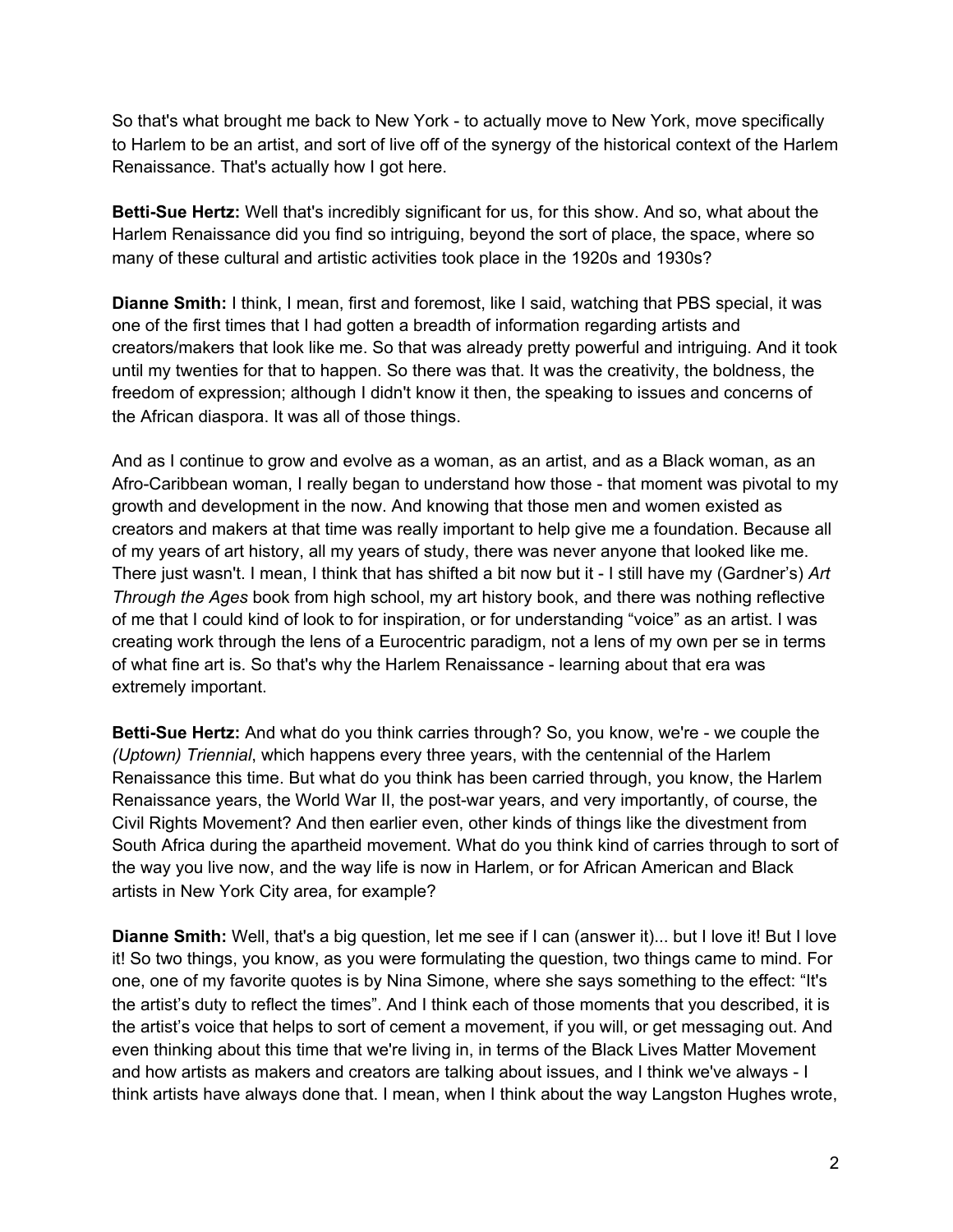when I think about Zora Neale Hurston, when I think about the work that maybe Elizabeth Catlett made, like it was always about, you know, speaking to what was happening in the now. But what was happening in the now transcended historically, right? So some of those things, you know, when I think about "I, Too, sing America" (poem by Langston Hughes), I can recite and actually I've made work in reference to "I, Too, Sing America" - those words are very relevant for today. So there's that.

And I also believe that art is the epoxy that holds a culture together. And I think that - with that said - I think that with all of those time periods in history that you talk about, it's the artifacts that we have to sort of reflect on to really understand what transpired, and how people were moving through those time periods and spaces. And I think, I mean, when I think about now - and I was thinking about this earlier - even this conversation, I was thinking about movements and artifacts, and how this conversation is going to become part of those artifacts, and how movements and conversations are being documented. And, you know, because I've been hearing so much, "oh, we're still having this conversation", but I think how we have the conversations has evolved over time, because we're able to do this. And I think the level of transparency in the conversations, not just the oratory conversations but conversations through making and art, I think, has become more transparent.

**Betti-Sue Hertz:** Mm hmm. Can - this last bit about... what has become more transparent? I'm not quite sure how you mean that.

**Dianne Smith:** I think, I think what has become more transparent is the acknowledgement of and, you know, I'm speaking in which I had been speaking through, (which is) the lens of my Blackness, through this entire time - I think what has become more transparent is the acknowledgement of the struggle of Black people in America. And then I think that level of transparency leads to understanding the struggle of Black and Brown people globally, right? Because once you begin to see one thing, then your lens becomes even more broader. And when I talk about transparency - and I'm not saying everyone is transparent - but I think for myself, I know that my need to be transparent about the things that I feel, and the ways in which oppression and trauma has been a part of my life, is at the top of how I communicate now.

### **Betti-Sue Hertz:** Mm hmm.

**Dianne Smith:** Through my work and through my personal relationships.

**Betti-Sue Hertz:** Right, so you feel like there's more of a space opening up for... a visibility, and sort of coming into public view of aspects of yourself that earlier, in your earlier self, were closed off - not to you, necessarily, but to you communicating to others.

**Dianne Smith:** I think... and I don't want to be misleading in saying that artists and makers that came before me were not being transparent. And I think what I'm talking about in terms of transparency is more the receiving of it, you know what I mean? The willingness to receive it and hear it.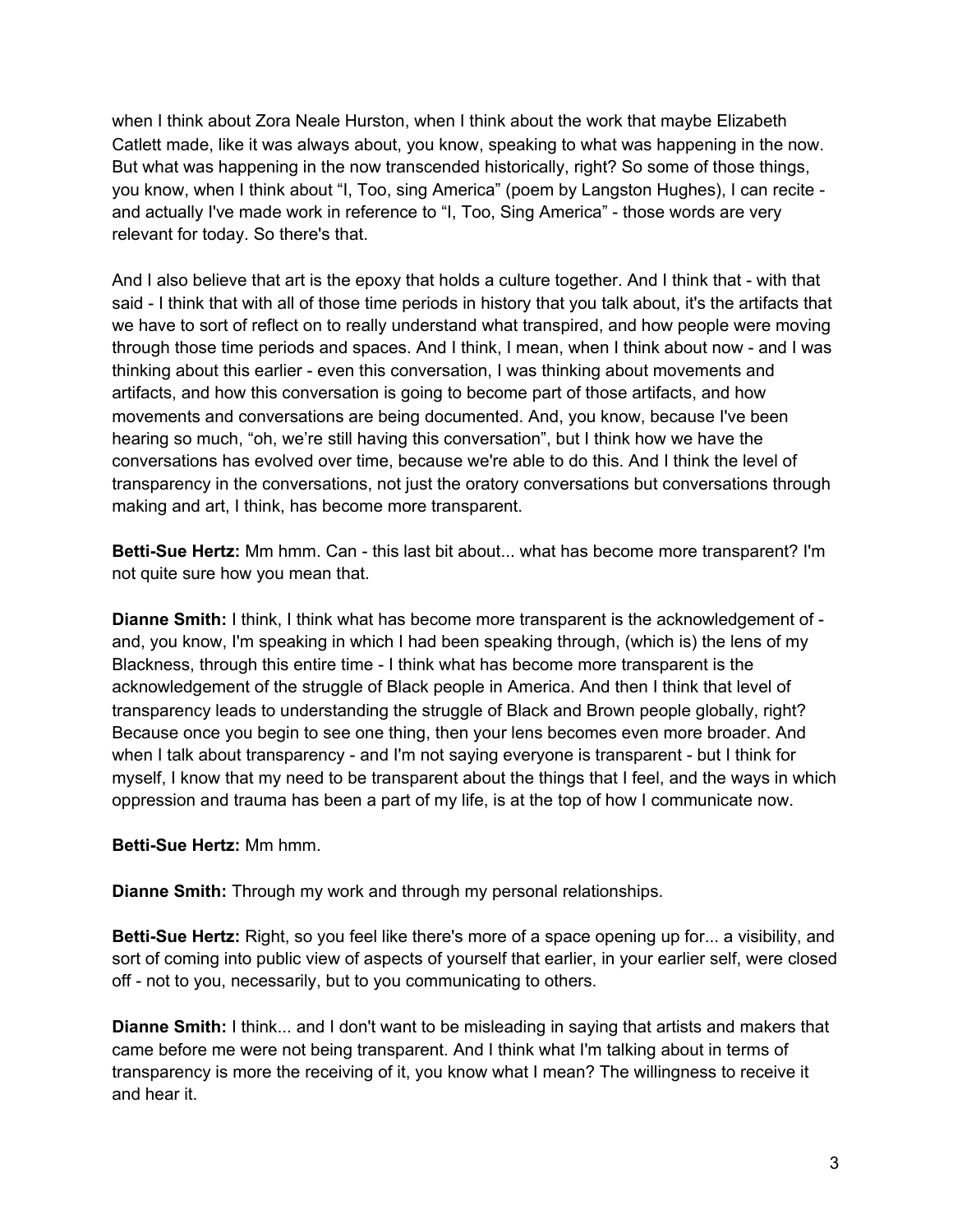### **Betti-Sue Hertz:** Be seen, sort of.

**Dianne Smith:** Right, the receiving of it. And I think that we have - again, because we just talked about the Harlem Renaissance, and those artists who were making and creating and talking about the issues in the now that are still relevant today. So they - we as people of color have always been transparent, right? We've always been talking about - and we've always been saying this is problematic, this is an issue, this is wrong. These are the things that have been ailing our communities: there's systemic racism, there's unconscious bias, there are microaggressions, there's outright brutality. We've been saying this, so we've been transparent.

But I think the transparency now comes between the, the one on one, the interaction, right? So we've been saying this collectively, but the willingness to talk to each other and to allow the space for the honesty - whether it's someone (who) says, "well, I didn't really know" and I say, "well, how could you not know", but there's still a more clear and open dialogue for that kind of conversation to happen where it wasn't before, right? Because all of - everyone's stuff comes up and you don't want to talk about it. And so that's where the: "Oh, no, no, no. You're just imagining it. It's not really happening. Oh well, she's just like that anyway." You know… I mean, am I making sense?

**Betti-Sue Hertz:** Yeah, I think, I think that that's very important, what you're saying. That the transparency was always there, but it wasn't seen, it wasn't received. And even if we go back now and look at what people did a hundred years ago, we can see it and receive it differently because we're in sort of a different place around sort of acceptance of, you know -

**Dianne Smith:** Yeah.

**Betti-Sue Hertz:** - the way that African American experiences actually define the U.S.

**Dianne Smith:** Right.

**Betti-Sue Hertz:** For everybody, actually.

**Dianne Smith:** Right, and I think, I think language becomes very important because I think there's a difference between seeing and acknowledgement, right? And because, you know, you're participating in the poor behavior, right? So you know it's happening right, but whether or not you want to acknowledge it is very different. And I think how we talk about things in this moment is really important and how we use language, right? Because I think that there were a large - I mean, of course, there are people walking around with blinders right? You're like, "how could you not see this?", there are those people. But there is, I think, a larger percentage of people who were unwilling to acknowledge the truth, right. So acknowledging truth then holds makes you responsible for change.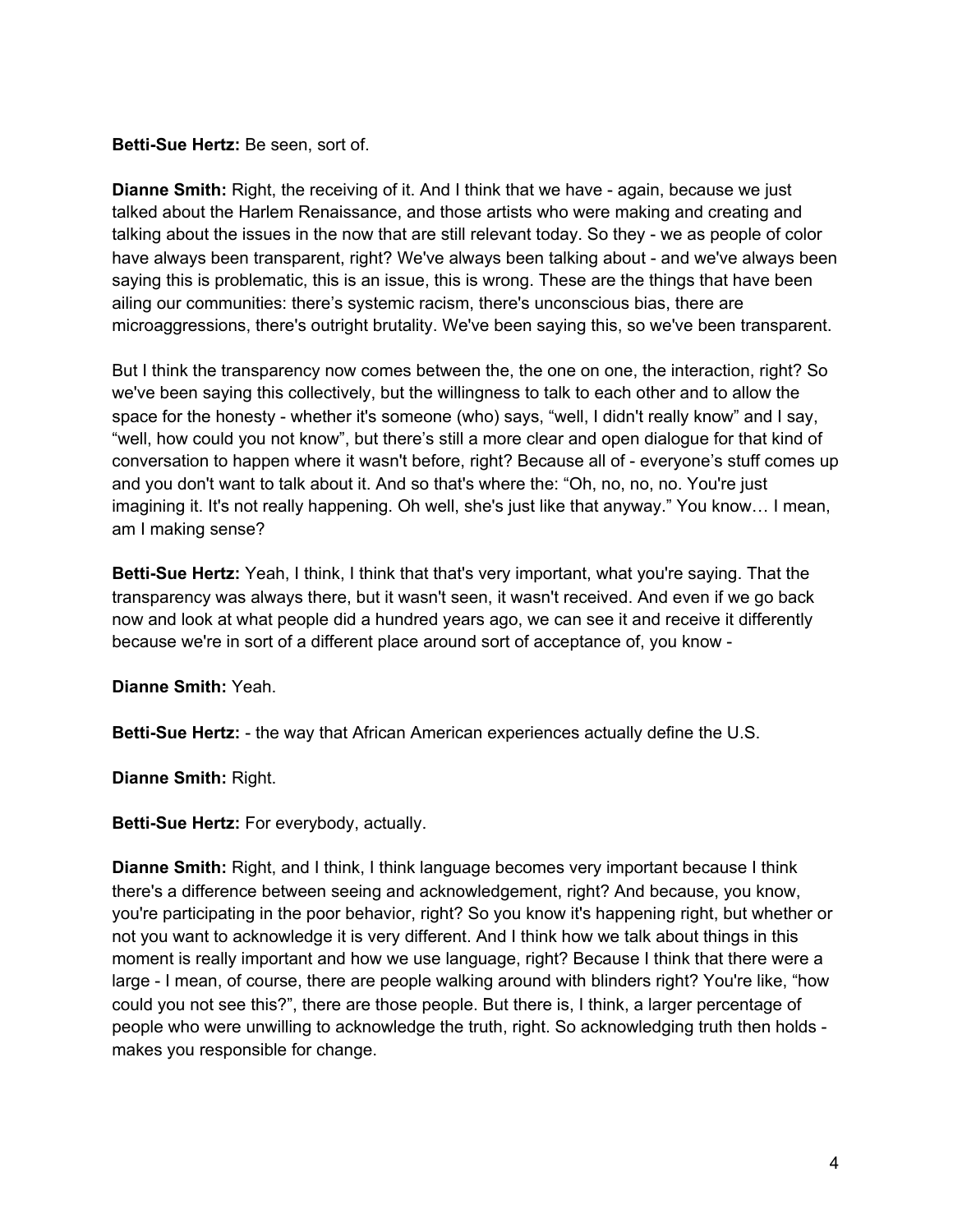**Betti-Sue Hertz:** Mm hmm. So let's switch to your - the work that you have at the gallery. And I think that so much of what you're saying now is made evident in the videos. So maybe we can start by talking about the whole piece, but let's kind of move into the videos first and then we can maybe talk a little bit about why you situate them in this sort of weaving, or this sort of reference to textiles and weaving and braiding and things like that.

**Dianne Smith:** Yeah, so, when this project first came about, and I was looking at James Weldon Johnson's work, and looking at all of the poems within *God's Trombones*, and I kept going over them and I was like "The Prodigal Son" (poem), and - because it kind of reminded me of my dad and his immigration to the States and then I was like "no". Then I went to (the poem) "The Crucifixion" and like, and then I stayed - I kept "The Crucifixion", and I just kept going back and forth because they were all so compelling.

And this work really took me back to my childhood in the sense of like my first time going to a Baptist church in the South Bronx. Growing up in Central America and in the South Bronx, my family were either Episcopalian or Methodist. So going to a Baptist church, I was like "what in the world?" It was something unreal, because the cadence of the preacher, the vibrancy of the congregation, the sounds from the choir, you know, I was very young but it moved me and I actually got baptized at this little Baptist church in the South Bronx. I must have been about eleven, but I wanted to be baptized at this church. And so over my lifetime, my experience with Baptist churches and listening to preachers and just the way they orate, and how they weave things, and they can bring, you know, they start somewhere and then you're thinking they're someplace else and they bring it all back together, and they create these narratives - that was very much in this work, and that's a lot of what this work was about.

So I settled on - what did I settle on? - "The Crucifixion" (poem) and I wanted to tell (the) story of African Americans since the enslaved Africans arrived here. So I started with "The Crucifixion", which is telling the story of Jesus. And then I went into (the poem) "Listen, Lord", which is a prayer, essentially. And the final was - I have junior moments, forgive me - (the poem) "Let My People Go" (which is) Moses telling the story of freeing the Hebrew slaves from Egypt; which that story, in the Baptist Church, is often equated with enslaved Africans and our story and journey here in the Americas. So that's how I came to select those works.

And then thinking about how do I tell this sort of cohesive story with all three works through video and audio, and I went about just researching and selecting images. I use a lot of images, sometimes that I take, or things that I hear. And I'm often in response to - particularly these last months - in response to what's happening immediately. One video has Jacob, the Jacob Blake incident. And another has Breonna Taylor and, you know, those kinds of things, because I respond to what's been happening. And I just thought this work called for that, because this is so much of what we've been talking about. And then I thought, how do I bring this to life visually, to give a visual - you know, there's always this dance between too much visual stimulation and too much... like it becomes that trauma porn. So I wanted to be careful of that too, but also be able to tell the story from a historical context into the now.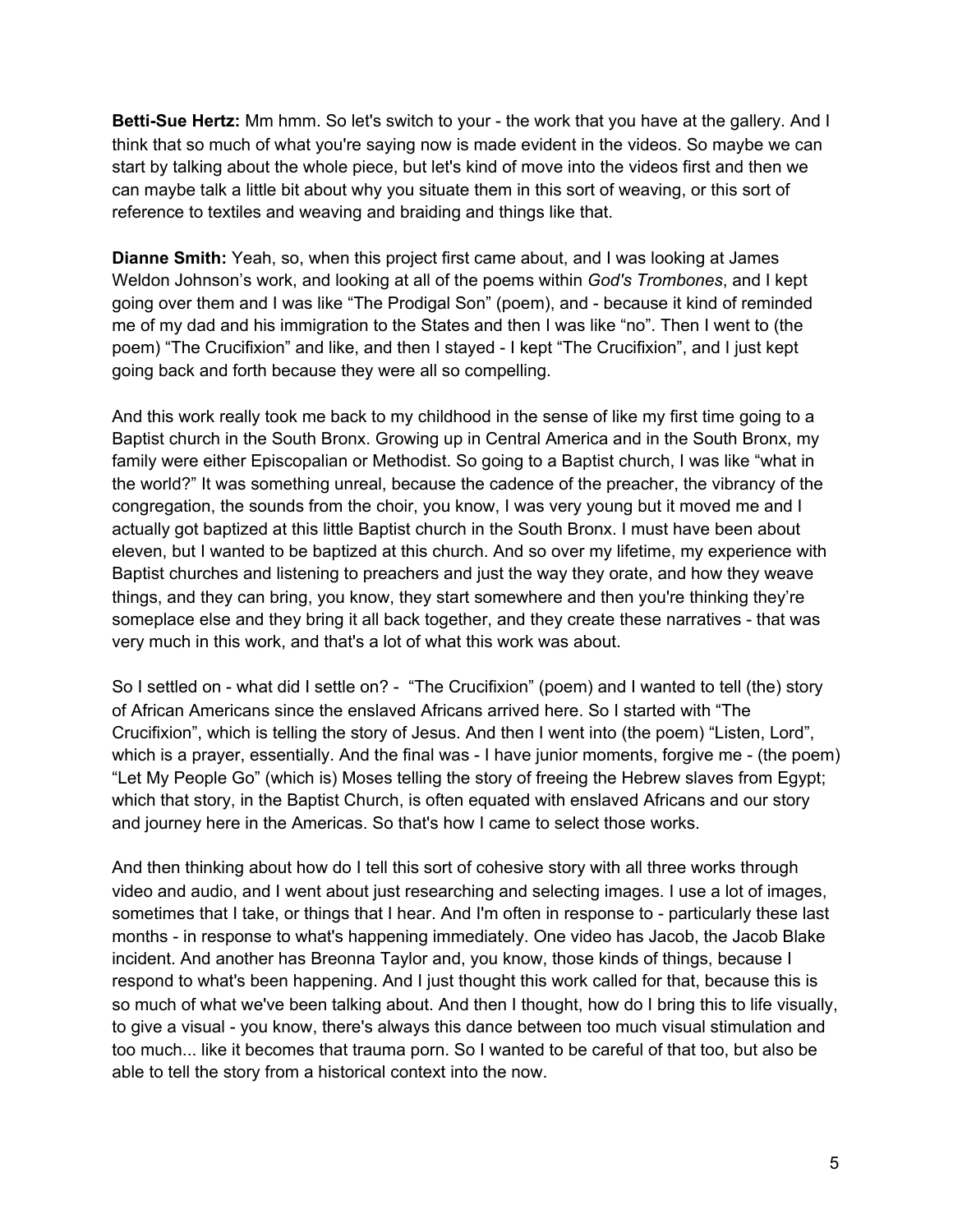(TIME JUMP IN VIDEO)

**Betti-Sue Hertz:** Is each of these three videos linked to - is each video linked to a poem in *God's Trombones*?

**Dianne Smith:** Yes.

**Betti-Sue Hertz:** Okay. So, and then did you build... How did you build the images, how do you find images, how do you construct the montage, and how do you think about the rhythm and pacing as you start to do your editing and your cuts?

**Dianne Smith:** So, let's take - "The Crucifixion" is the first video, so I'm thinking about "The Crucifixion". So immediately I'm back on - I take myself through the transatlantic slave trade, enslaved Africans, and there's some images of shackles and the ways in which enslaved Africans were brutalized. And then they (the images) move really fast because the idea is to give like this, is (to) like give you a message and give you something, but not bombard you with it at the same time. And the pacing is always really important because I'm trying to give you a lot of information succinctly and effectively, but not to overwhelm you. So...

**Betti-Sue Hertz:** I mean, there is a lot of information in each of the videos, and so that's why, you know, I was curious as to how you were building (that).

**Dianne Smith:** And so as I'm putting it together, I'm thinking about it from... I'm looking at it, I'm making and looking at it sort of like from a viewer's perspective; like if I'm standing in front of this (piece) and I am looking at this, what messaging am I getting from this? So that's how I'm processing it. So I'm compiling stuff and then I'm moving away from it, and then I look at it as a whole, wherever point I stop, I look at it - I save it and look at it as a product already. And then I can see where the holes are, and what I need to do, and what I need to fill in. Where, where does the story need to be told more? And then I also think about, how many times has this story been told this way? So I'm very careful to not tell it the same exact way, but also give enough information that someone can call up "okay, yeah, Malcolm X, I heard him say that before but now it's related in this context…", that kind of thing. Yeah, so…

(TIME JUMP IN VIDEO)

**Betti-Sue Hertz:** I was saying I was amazed - I'm amazed at the way you work with the archive. And I was saying that you must have a very large archive of images, or maybe, you know, do you construct a list of like, "oh, I think I should have an image of this and this and this" and then go find it? Or (do) you just have a place on your computer where you store the kinds of images and videos, and found footage even, that you think you might use in the future?

**Dianne Smith:** It's very, very organic and in the moment. I have the project and I'm thinking, "okay", and when I start to work I just go - like, for instance, I may just Google *God's Trombones* let's just say, and then I'll see what comes up and then I'll, you know… And actually, there's so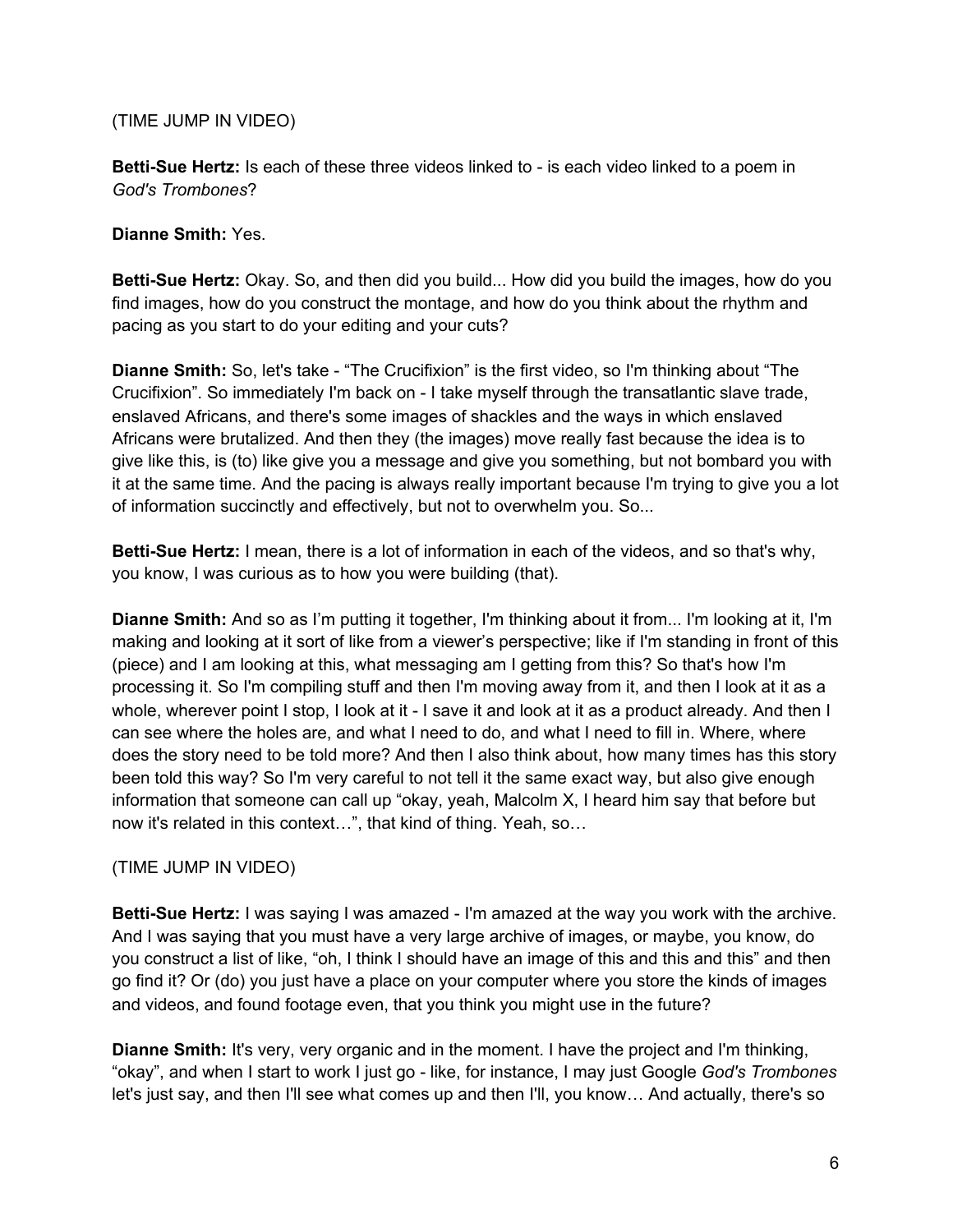many amazing performances of varying renditions of the poems (in *God's Trombones*). So I use those as like, things like that as sort of like a reference point, something to give me inspiration. Like how are people attending to this work outside of myself? So that's one thing I might do.

And, you know, I think about: how did certain things make me feel, what images didn't I see, how can I make - how can I connect things? Like I think - and I'm trying to remember now, which one of the videos - so one of the videos, I think it's "The Crucifixion", I sat and I went through all of the people killed by police from the (19)60s. I think I went (as) far back as 1968, somewhere around (19)63 - somewhere between (19)63 and (19)68, but up until the now. And I got all of like, all the names and all of the images and then... Sometimes, I have to say though, because I'm working with this stuff, it's exhausting, right? So I need to go take a lie down. Because sometimes it's a lot.

**Betti-Sue Hertz:** It's overwhelming to keep looking at that kind of imagery, it's just devastating.

**Dianne Smith:** You know, sometimes... I mean, when I did earlier - for the (Uptown) People's Assembly (event) - and I did, and I had the George Floyd (piece), I cried through making that (piece). Jacob Blake happened as I was installing this show, so that wasn't originally a part of my video sequence but immediately when I saw it, it just shook me, and I had to double back and add that to the work because I'm like I can't not attend to this in this moment that this is happening. It's very much, you know, it (the police shooting of Jacob Blake) was very execution style, right? And I'm talking about "The Crucifixion"; I could not leave that where it was. So sometimes things like that happen, you know, I hear stuff.

And I also sometimes - I'm not one of these artists that think I use something once and I'll never use it again. I think that's so much of what history is, it continues to repeat and we continue to evolve as human beings. So my work evolves and sometimes I may borrow something from something else and bring it - if it calls for it, if it works - and bring it into what I'm doing in the moment. Other archival stuff I'll just be, I'll just randomly look for stuff, and some... like I couldn't even tell you what comes into my - like random things come into my head when I'm working, and I go... And I'll just Google something, and I'll just go looking and looking and looking, and then I'm like, something pops up, I don't take a lot of time with it, and I'm like, "this feels right", and I'll use it.

**Betti-Sue Hertz:** Interesting. So, and so, I see this work is very, very much sort of in the moment, as you say, in terms of my experience of it, as a viewer of it. It's also taking me through time historically, so it's going kind of backwards right, and forwards all the time, in terms of when these events took place or are taking place. And then I'm seeing all three of them (videos) sort of at the same time, and they're not synced. So the relationships that are emerging from between the three, across the three screens is, it's not going to be the same from one day to the next.

# **Dianne Smith:** Right.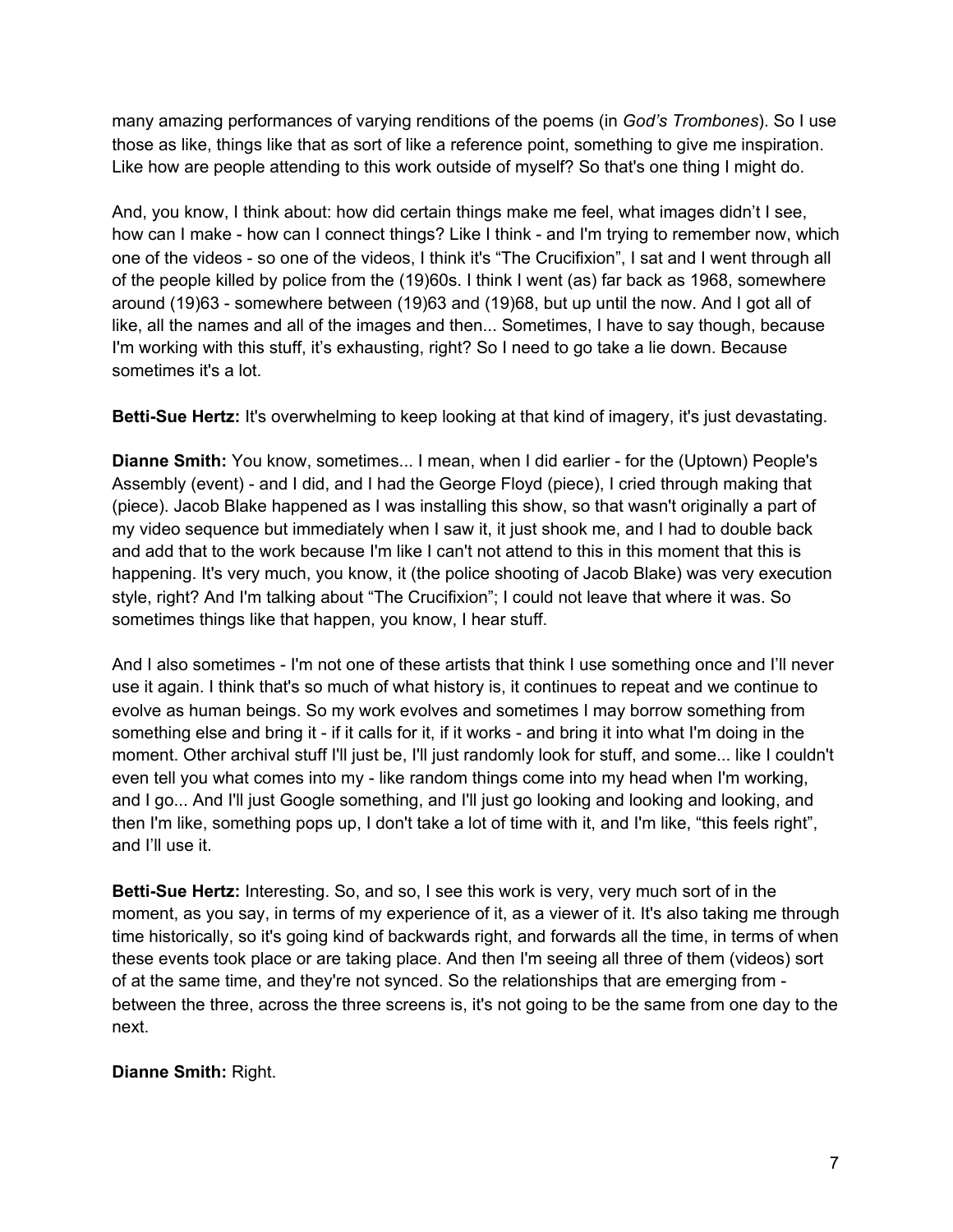## **Betti-Sue Hertz:** Can you talk a little bit about all of those decisions?

**Dianne Smith:** Well, so, you know, right before you said that, I was thinking I was going to mention something. "Listen, Lord" (video by Dianne Smith) has a sermon by (indecipherable), who's actually my pastor. And then I think it's the third video where there's the young, little girl and that's "Let My People Go" - where she's talking about where she comes from, and, you know, she wants to see her mommy and her daddy. And what I was trying to create is this understanding that these things keep getting compounded, it's not just one thing, right, and it's isolated and it just happens. These are things that Black people are experiencing, and I kind of wanted the person that's standing in front of it to understand that this is forever present, and it is forever moving, and although people talk about, "oh, well, that happened back then", well, no, it's still relevant now, you know.

I was just thinking about Ruby Bridges, I think it's just, it was just about sixty years ago where she was the first - I think the anniversary just passed a couple of days ago, and her mother just died recently also - the little girl who integrated the school system, the little (girl), (I was) thinking about her. That was the past, but she's very much alive now, so she's still in the present. And I wanted to be able to create this idea that although some of these things have happened in the past and we're talking about history, but it's like this (CIRCLING HAND GESTURE ONSCREEN) it's cyclical, it keeps moving, it keeps moving. And just because it happened in the past, it's no less devastating to who we are as people of color, it's no less traumatizing to us, because understand, when you don't deal with trauma, and every time something happens, guess where you're taken back to?

### **Betti-Sue Hertz:** The trauma place.

**Dianne Smith:** Right, so, and it was kind of like wanting to - again, figuring out how to do this dance between creating those kinds of experiences, and I'm really honored that you even thought about (that), because that's exactly what I was trying to do.

**Betti-Sue Hertz:** Thank you. That's really interesting. And it definitely gives me more insight into how you, about - into the videos. And so maybe we can move into the other -

**Dianne Smith:** I'm sorry, can I, can I just add one, one more thing? I'm so sorry. I mentioned my pastor and the little girl, and I mentioned them because they're very, they're vastly different in terms of age, but their pain is the same. And that's the other thing I wanted to get across. We have a little girl - she must have been about nine, maybe - and we have my pastor who's in his seventies, but they're feeling the same pain. There's something fundamentally wrong with that. And that was the other thing I wanted to be able to get across.

### **Betti-Sue Hertz:** Well thank you.

So, yeah let's move on to the other important component of this installation, which is the work that you're doing with paper, and how the paper sort of forms an environment for the videos that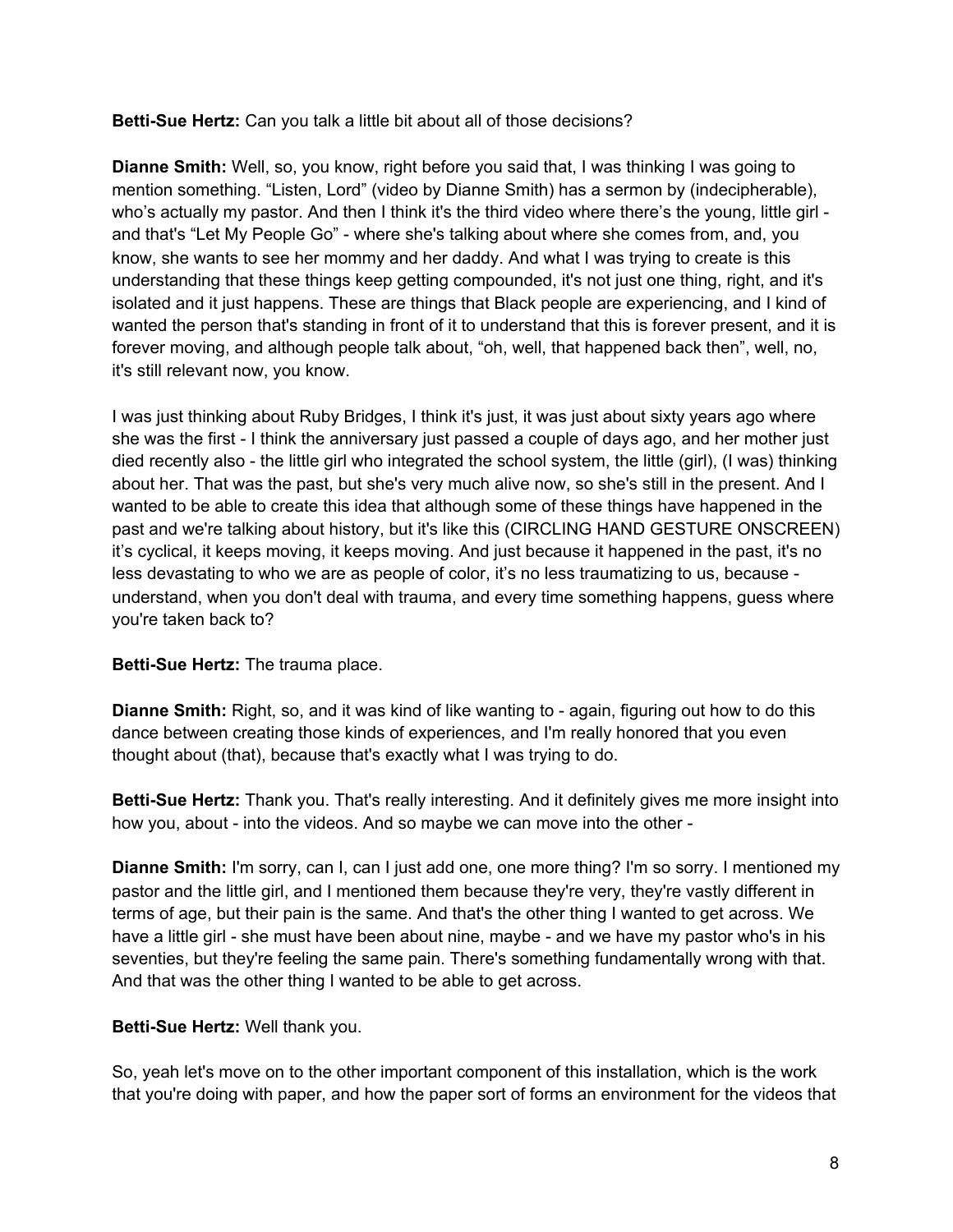we've been talking about. I know that you've done that before, and if you could tell us a little bit about how you came to work in this fashion, and what it means to you.

**Dianne Smith:** Yeah, so, maybe it was around 2011 or so, I was asked to do an installation well, actually make a work of art, because I wasn't really doing like major installations at that point - talking about the history of African Americans in New York. And the way I kind of work, I like to say I'm a multi-disciplinary artist which for me just means that - and I know some people might frown upon this, but this is just what works for me - I figure out what it is I want to say and find the best way to say it. Because for me, it's always about clearly articulating what I want to say. So my language is to use whatever - it's like using whatever words I can to articulate; well, I'm using whatever medium I can to articulate, that's my language. And so I didn't have anything in my repertoire at that time that I could think of to really bring this to life. And I'm like: "Well, I don't want to be very, very on the nose with it, what can I do?" (TIME JUMP IN VIDEO) I didn't want to be very on the nose with it, so I started thinking about material. And brown butcher paper came to mind because...

Oh, this is what happened: I was down in the Wall Street area, and I was walking and I had my head down. I was just like lost in thought and I started looking at the cracks on the sidewalk. And I was like: "Wow, there's a lot of history in those cracks, they're like mark makings. They're like imprints of our history, like what has happened here?" And then that led me to thinking about the African Burial Ground that was found down there. And I was like: "Wow, what is, what's in these marks?" And then thinking about cargo and then I'm like: "What do you pack cargo with? Enslaved Africans were cargo." And butcher paper came to mind. You wrap meat with butcher paper, you wrap shipping with butcher paper; you push it in corners, you stack it, you do all of these things to it. And it's a very fragile, but very sturdy material all at the same time.

And (I) started thinking about the content of our character as Black people; our resiliency, with all that we've been through, like, you know, we're fragile but we're resilient, we're strong, and all of those things. And I like to talk about the idea of us being fragile, because I think to just leave us at strength dehumanizes us because it takes away all of the other things that we can attribute to all other cultures and nationalities; that if we exhibit them, you know, (if) we exhibit pain or hurt or cry, like something is wrong. It's misinterpreted, every emotion that we exhibit publicly. So just thinking about all those things.

So the brown butcher paper became really interesting to me, and I made my first installation with it, talking about this and it just reminded me of skin. And, you know, I remember thinking about my grandmother's skin and how she aged, and she had a beautiful brown complexion and the wrinkles... And (I) started thinking about what histories, what are in - they're like mark makings, they're an imprint of her life. They're an imprint of our history, our legacy. There are stories in those wrinkles that I know, and some that I don't know; some that are inherently part of me and (that) I move with. And so the brown butcher paper became about all of that. And the more I used it, the more things came to mind. It replicated my Granny washing in Belize in the backyard, you know, on a scrub board and wringing out clothes. It became about the braiding of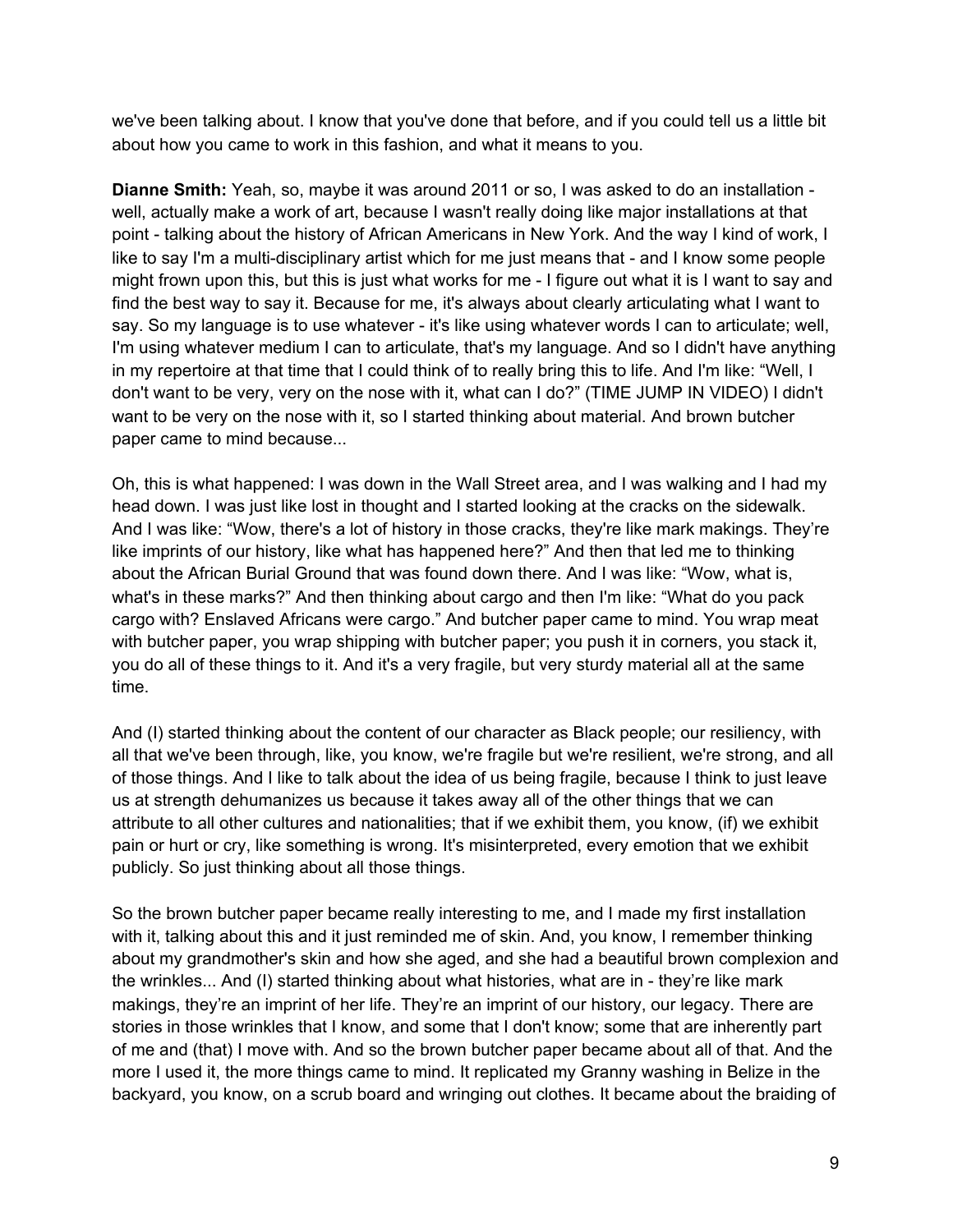my hair. It became about kneading bread. So it was all of these things that came up with how I was using my hands to attend to the paper. So all of those things became part of why I use the butcher paper.

It's also, I mean, I think the paper constructs a narrative. I started this conversation about, talking about the way Baptist preachers weave and interlock things, and create stories and narratives, and go back and it comes back and it's later (indecipherable)... And so it seemed appropriate for *God's Trombones* too, you know, with that. You know, if you're listening to how those words are, if they were to be orated, you would find that same kind of layering and weaving and all of those things. So yeah, that's - and it works for all of the installations that I do. I have those things in mind, to be able to tell a story with the paper.

**Betti-Sue Hertz:** So how is your narrative about the paper and the braiding and weaving and crunching and twisting change when the content of the videos that inhabit that space have different - is different? In other words -

# **Dianne Smith:** Mm hmm.

**Betti-Sue Hertz:** - is this a sort of set piece that you want to install these different stories into, but how do the stories change because they're in this setting, and then how is - how do we think about the setting itself differently because of what is in the videos?

**Dianne Smith:** Well, I think, I mean, first and foremost, I'm going to say on the most basic level, all of the things that I just talked about, for me, when I'm using work that talks about Jacob Blake or George Floyd or Martin Luther King (Jr.) or Malcolm X, for me they're people first. They're humans and they have families, they have lives. And so everything I described is what - is a part of who they are. So there's that. So it's just about me being able… if I were to talk to Malcolm X, I'm sure he can remember his wife braiding his daughter's hair.

**Betti-Sue Hertz:** So you're saying that there's a - it represents a kind of connectivity between people.

**Dianne Smith:** Between people, there is definitely that. And then our - from a historical context, right - our history is layered and textured in this country. It's multiple things, it's not one thing. We cannot have a linear discussion. And so when you look at the way those things move, and those - that paper intertwines and overlaps, it's like it's a journey, it's a definite journey.

But it's not just the journey for myself and for Black people in America. I've put these kinds of installations up in, from Berlin to Virginia, and the things that people tell me... Because I think that there's a certain point, when you make art, your hope is that people are going to connect with it based on your intention. But there's a certain part of me that has to be resolved - Maxine Greene talks about, the philosopher Maxine Greene, talks about the viewer being able to lend themselves, their lives, to the work of art. So part of me makes (work) in that way; that someone is going to come to this work with their own context, and their own feelings, and their own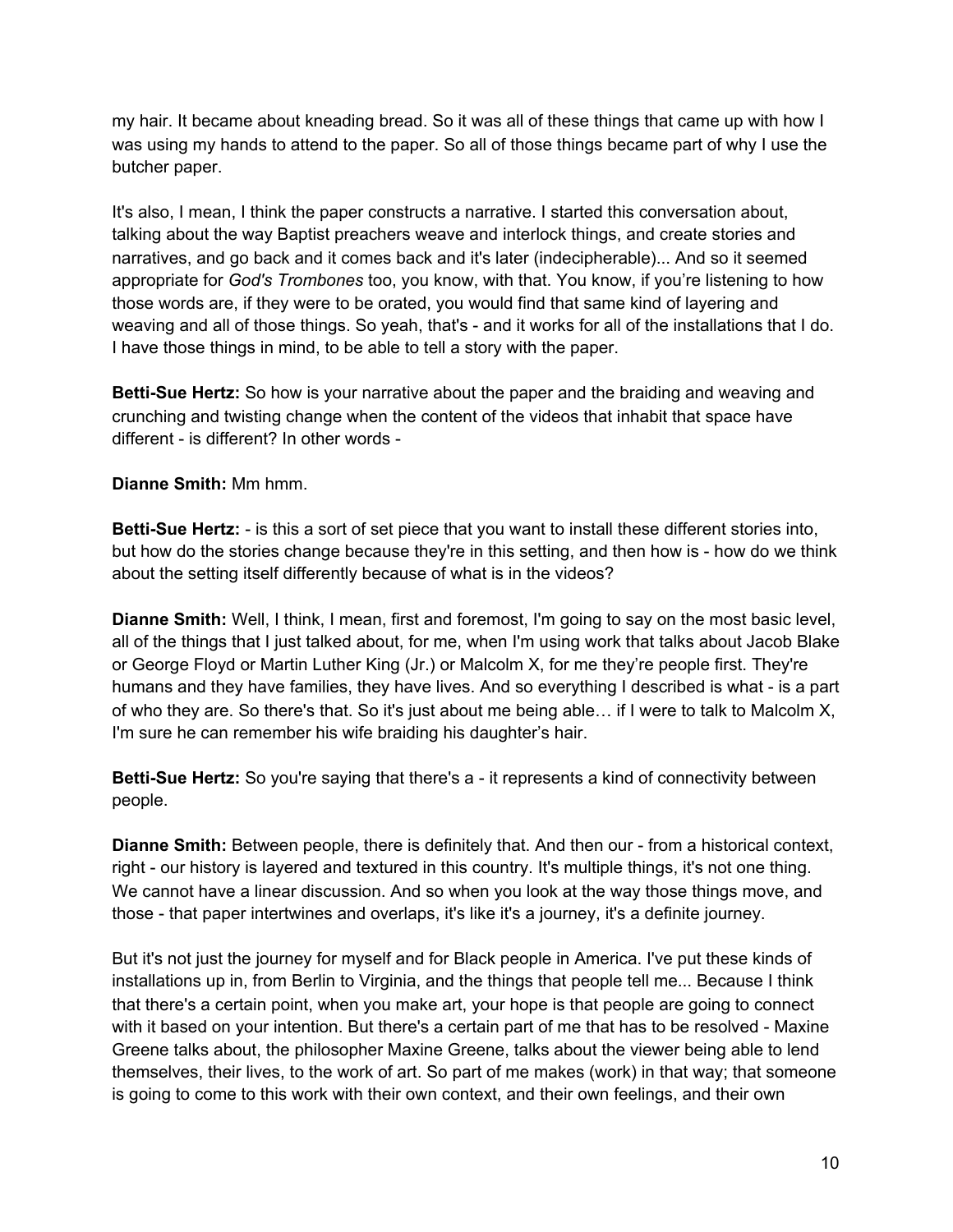emotions, and their own ideas and be moved or not moved, right? And I have to be well with all of that.

And to give some examples of that, I was in Berlin and a young woman - I think she was from Rwanda - and she stood in front of the installation I made, and she was just like, starting to cry. And she had been suffering from PTSD (post-traumatic stress disorder) from some things that had happened in Rwanda, and the installation conjured it up for her, brought it to surface.

**Betti-Sue Hertz:** Very, very, very meaningful for the artist, I think, when that happens.

**Dianne Smith:** Yeah, but then there was a gentleman, a German man, who was like "oh it reminds me of hiking". Like, but I, its nature - so when you look at it, it's like climbing the rocks and, you know, I can see that. And, but there is... that's okay. I think that's what art is supposed to do. The art is supposed to take us on unimaginable journeys and sometimes imaginable journeys. It's supposed to be able to transcend and transport us. That's what it's supposed to do. But whatever people are deriving from the work, I just have to be well with it. My ego cannot be so big that I cannot leave room for the viewer to be where they are with the work. I had -

**Betti-Sue Hertz:** But they're responding to the work, they're not responding to you. I mean, even though you put yourself into the work and you might have intentions -

**Dianne Smith:** Right**,** and that's truly how I (work). You know, exactly, exactly. I mean, I remember being in grad school and people would go "well, who's your audience?". Anybody that can see; I'm like, "if you can see, you're my audience", you know? And I think since grad school, I always fought against this like having to be this one - I'm like, it's art. Why are we pushing people into being this one thing, under this idea that this is what art is? Then for me you're away from the people, and you're making art for the people. If I'm concerned about who my viewer is, then I don't know that I'm making it for the people, I'm making it for something that I want from the people.

**Betti-Sue Hertz:** Mmm hmm. Excellent. I really understand what you're saying. And I agree with that too.

I have a completely different question which, you know, most... I've been thinking a lot about the - it's a little off topic, but I've been thinking about it a lot, so I'm gonna ask you.

# **Dianne Smith:** Sure.

**Betti-Sue Hertz:** You know a lot of, you know - when we think about Kamala Harris and her father's from Jamaica, and you say your family and you were actually born in Belize, is that correct?

**Dianne Smith:** I was born in the South Bronx.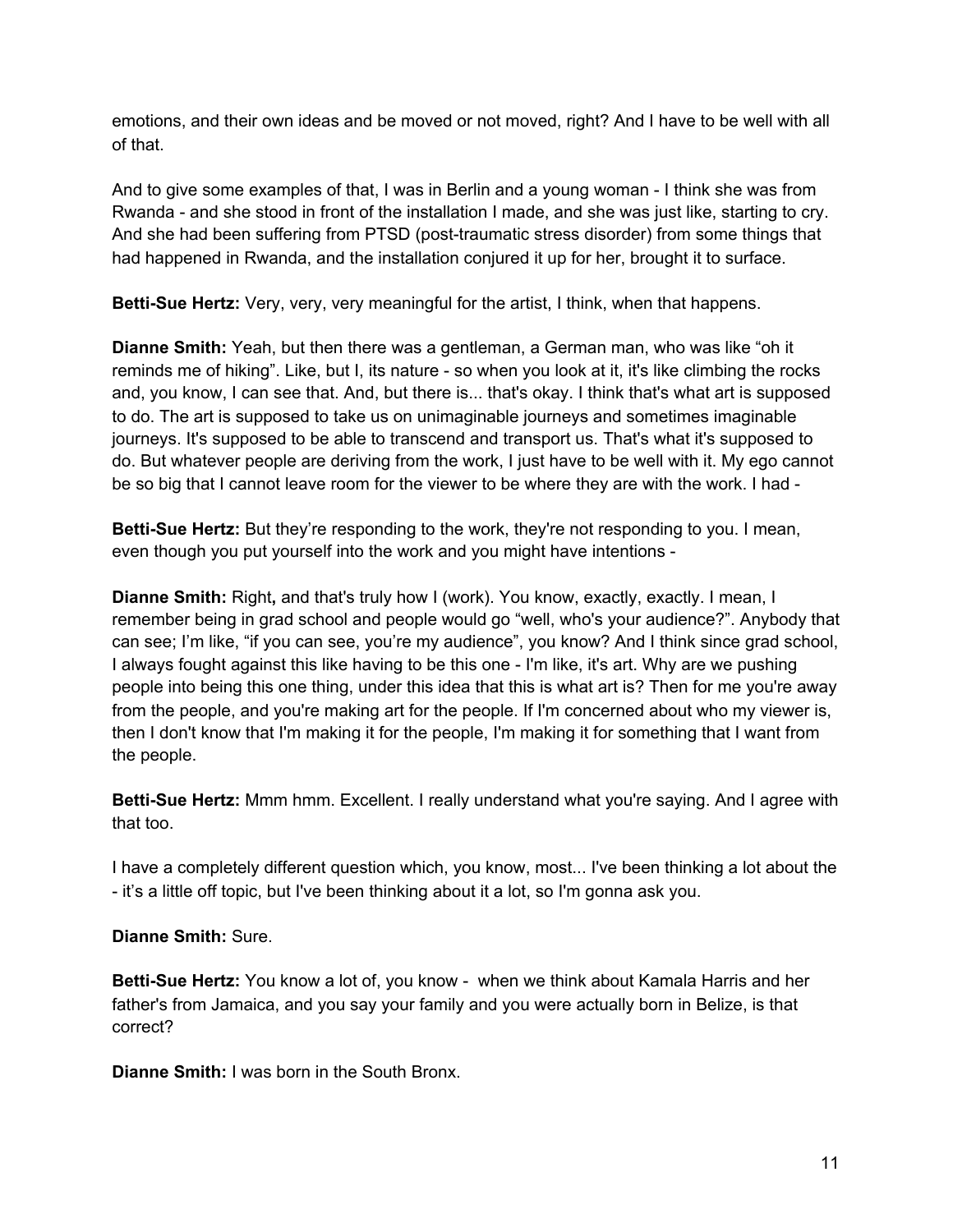**Betti-Sue Hertz:** You were born in the South Bronx, but your family's from Belize, originally?

**Dianne Smith:** Yes.

**Betti-Sue Hertz:** You know, and then Abby Phillip, the newscaster, there's been some attention on her and her family's originally from, I think, Jamaica or (the) Caribbean, and I know Renee Cox's (another artist in *Uptown Triennial 2020*) family is originally from Jamaica. And I'm just wondering if you have anything to say about the impact that being from the Caribbean has on those African Americans that are here now and have - identify as African American, but have a different genealogical trajectory from those who's like grandparents and great-grandparents were in the States in the 18th and 19th century.

**Dianne Smith:** Well, I mean, I think -

**Betti-Sue Hertz:** - or is that relevant or not relevant -

**Dianne Smith:** No, I think it's a relevant, it's a relevant - Well, it's a great question for me because, having a hyphenated identity, right - because I am American-born, I'm American. But I am even more so now, as a grown woman, connected to my Afro-Caribbean roots. I wasn't always outwardly so, because (when) I went to school I was a Black American child. I came home and I was Belizean Afro-Caribbean, and I did the things that we did culturally and traditionally; I ate the foods that we ate, I danced to the music that, you know, the steel drums - I did those things. But then when I was out playing in, you know, in the fire hydrants, I was with my southern Black friends and I did those things. And I was always having to do this dance between what it means to be American and what it means to be Caribbean. Because I think in both cases, Black people have been given some impressions of each other, coming from these different places, that are rooted in whiteness; and what I mean to say is that some of the discriminatory practices that happen within whiteness can happen between these cultures because of a lack of understanding.

And so that was something that I was always very conscious of, and the immigrant story, right? Because you have all of these intersections. So you have the immigrant story which is "immigrant", and then you have the American story. So if you're Black and you're American, you're not an immigrant. If you're Black and you're from the Caribbean, you're an immigrant. So there's that kind of story. I grew up with my parents and I always tell people (that) if this was the now, my parents would have been among those groups of people having serious immigration problems under this administration, absolutely. I grew up with them having immigration issues, and going back and forth to court, and trying to get documented, and all of that stuff. So I understand that wholeheartedly. I lived it. I watched them go through it. I watched them help family members after they got situated. I remember my mother, her first time being able to vote as a citizen, how excited she was and she took that very seriously. I think that what we do have to realize (is), although (they are) not born in this country with some of the same baggage, people coming from the Caribbean were also, they were colonized.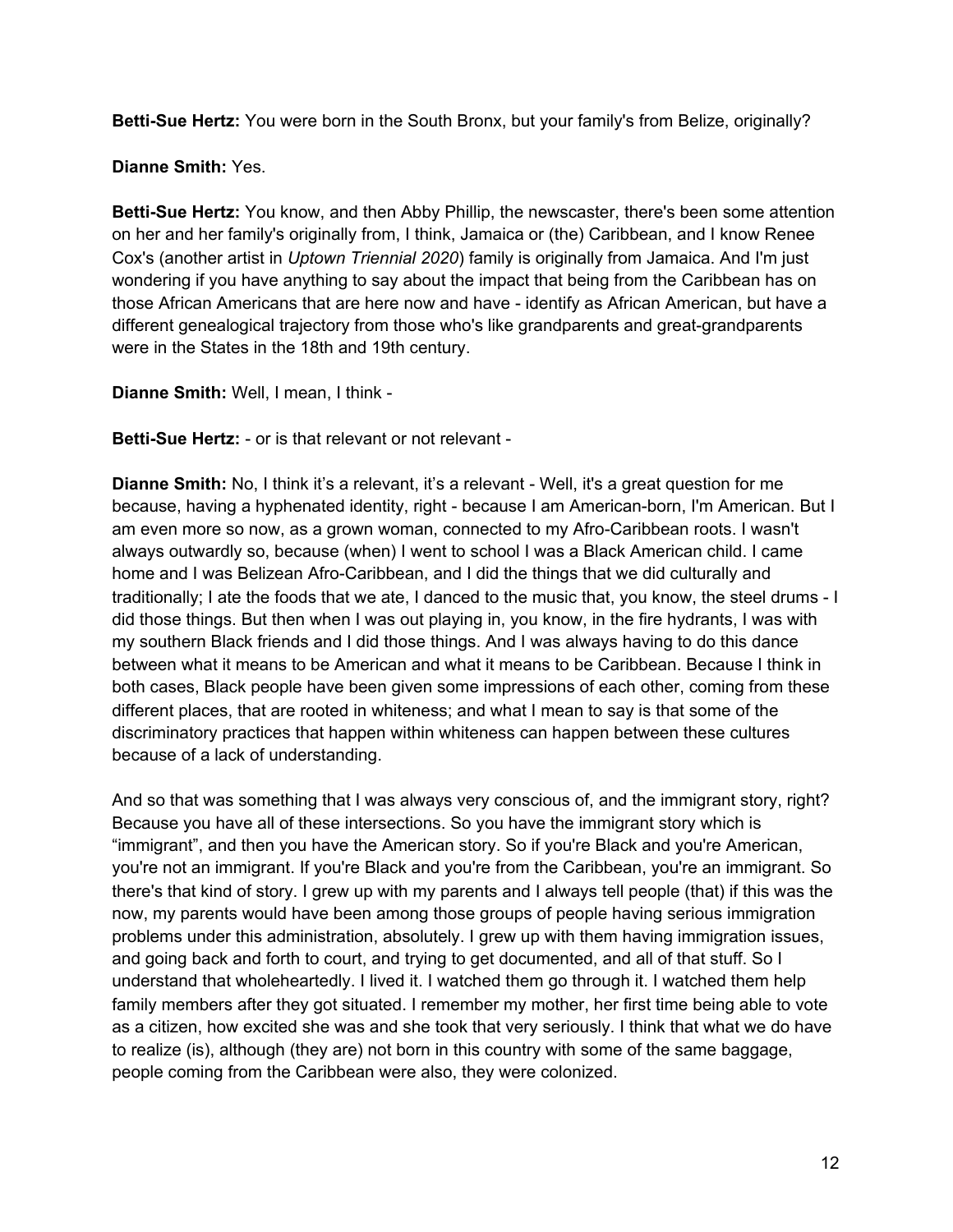**Betti-Sue Hertz:** Right.

**Dianne Smith:** So, and so they were also -

**Betti-Sue Hertz:** There's a commonality in the diaspora, right?

**Dianne Smith:** - and enslaved, right? So there are all of those things that are still there, but because how we live as humans, to separate (people) has been an effective tool, you know, whether consciously or subconsciously. And to find oneself like, something better or worse, to make myself feel better is also part of our human conditioning, right? So there are those things as well.

I don't see - I think I connect to both in that way because I don't see the struggle any different. I look at what's happening and what happens in Caribbean countries, from Haiti to Jamaica. I don't see the struggles any differently. I don't... yeah. I do, but I do, I do think about (it) - I have conversations about it. I've had fights about it.

**Betti-Sue Hertz:** Well, thank you. I'm, I just have been thinking about it myself lately, as you know, I guess because Kamala (Harris) has come onto the scene and her family story is so interesting, and I think really is somewhat, you know, similar to what you're saying that you're, you know, (a) child of immigrants but you're an American child and…

**Dianne Smith:** Well, you know what's really interesting to me with the Kamala (Harris) story, I think I heard on the news like when she... oh first, something about being the first immigrant child of an immigrant or something like that. And I was like, but aren't they all children of immigrants like what are you talking about…? Like so, so here's how for me racism works, right? All those presidents were children of immigrants, like...? I mean, there's something... I'm like, hmmmm?

**Betti-Sue Hertz:** Well, I mean, I think it's specifically like your parents came, and her parents came, where like Trump's grandfather came, you know? That somehow, that makes a distinction between your relationship.

**Dianne Smith:** Yeah, I - yeah.

**Betti-Sue Hertz:** His (Trump's) wife is an immigrant, right? And so… but I do think that the way that that immigrant story gets narrativized is different for Black and Asian and Latinx people in this country. And I think that -

**Dianne Smith:** Yeah, I think that's what I'm addressing, thinking about and addressing like the -

**Betti-Sue Hertz:** Yeah, I'm kind of trying to sort of think through it…

(TIME JUMP IN VIDEO)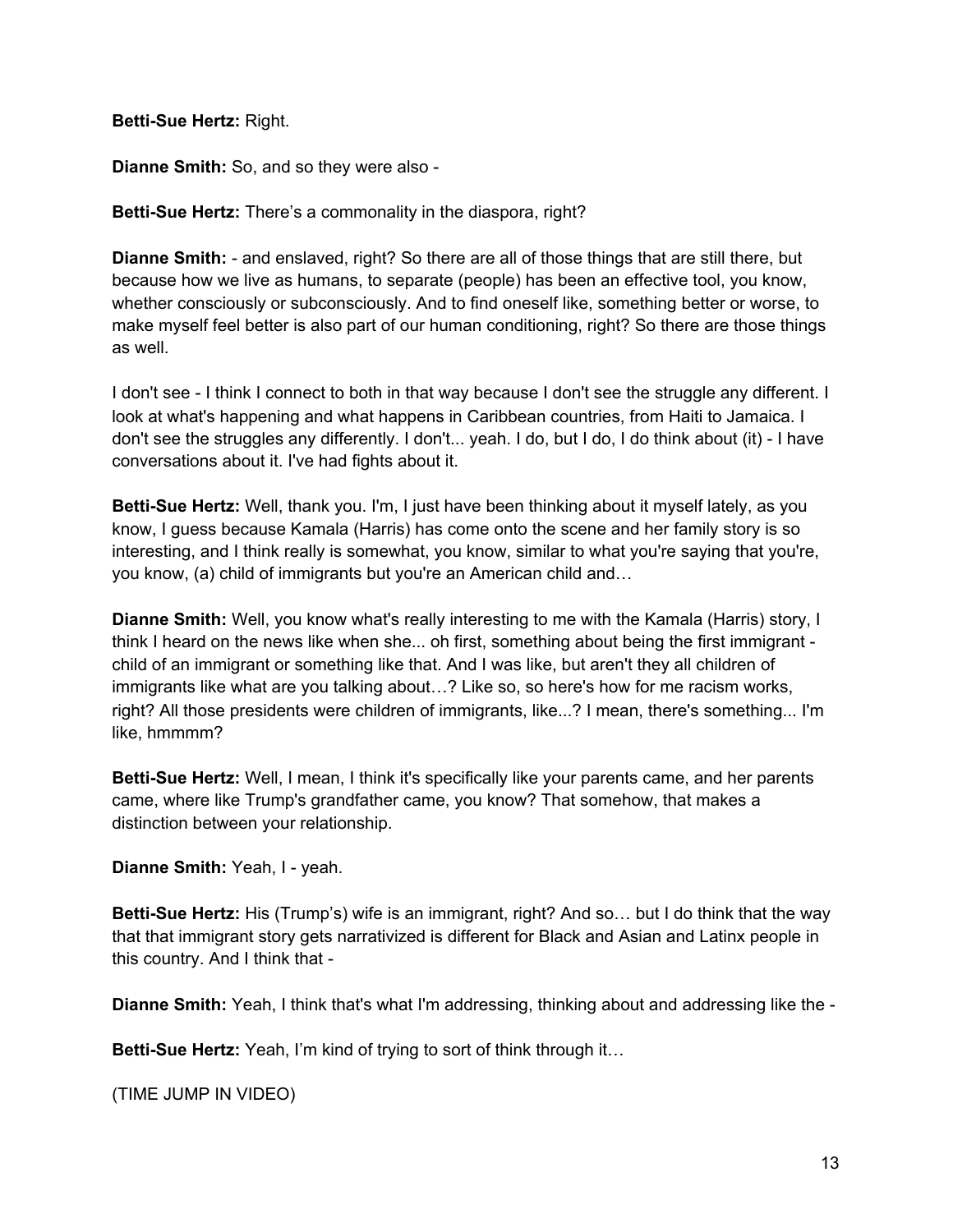**Dianne Smith:** I mean, first of all, I think it's - the show is brilliant. I love the show, the selection of artists - walking in to Whitfield Lovell is like, is superpurb. I think it's a really well curated show and I'm so sorry that people cannot be in that (gallery) space and take it in wholeheartedly. It's so magnificent. And I think for me - first of all, I'm really honored to be part of this second Triennial as well. And (to) always have space to make work where I live about where I live, where I come from, is really important and special to me. That's always something that brings me joy, and I'm so glad that the Wallach Gallery is in that place, and allowing for that opportunity. And to compile such a magnificent breadth of artists - the work is so dynamic and textural and there's a complete narrative in each and every piece. The Renee Cox (artist in *Uptown Triennial 2020*) piece is absolutely stunning.

**Betti-Sue Hertz:** Yeah. As always, yeah. Mind-blowing.

**Dianne Smith:** Yeah, I mean, there's so many works in that exhibition that I'm completely blown away by. Is that the Augusta Savage, is that Augusta Savage, the (*The Harp)*... ? You know, and when you're able to see stuff that you would ordinarily see in a textbook and see it in person, you know, things like that bring me great joy. That was pretty special. And that piece (Augusta Savage's *The Harp*), for some reason, I just always imagined it so huge and -

**Betti-Sue Hertz:** It is big, this is just a model (what's in the exhibition).

**Dianne Smith:** Yeah, but that's how I was waiting for it to be like, but to see it in such a (audio indecipherable) and precious way was even as impactful.

**Betti-Sue Hertz:** I think so, yeah, it's, it's just beautiful. And it connects so much to what you've been saying about your own work and being - feeling like you wanted to connect more deeply to *God's Trombones* and yeah... you know, she's also made a work about the songs, so.

**Dianne Smith:** And I actually orated all three poems on the videos (of Dianne Smith's "God's Trombones") too. Yeah.

**Betti-Sue Hertz:** Great, well thank you for that.

**Dianne Smith:** My voice is in the background.

**Betti-Sue Hertz:** And as you said, there's been so many versions of this, spoken word versions of the poems.

**Dianne Smith:** Yeah, and I had a friend contribute music to "Listen, Lord". There's an audio that he gave me, because I was looking for a gospel song - because I do like layering, layering things. So I was thinking of something like... the commonality between all of my work is all whether it's the abstract work or the sculptures - is like this kind of layering, and putting things